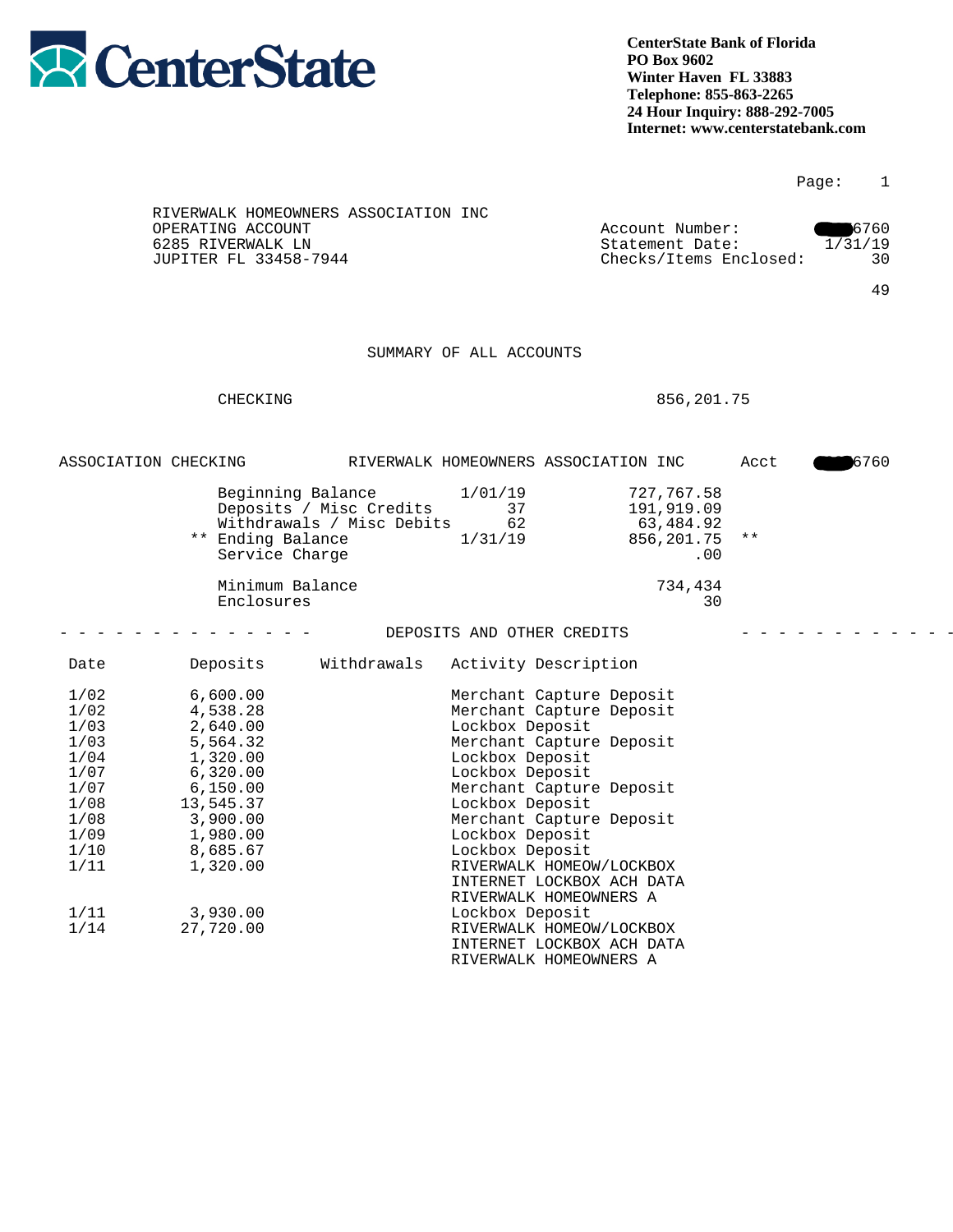

Page: 2

|  | RIVERWALK HOMEOWNERS ASSOCIATION INC | Account Number: | 6760    |
|--|--------------------------------------|-----------------|---------|
|  |                                      | Statement Date: | .731/19 |

|      |           |             | DEPOSITS AND OTHER CREDITS |  |
|------|-----------|-------------|----------------------------|--|
| Date | Deposits  | Withdrawals | Activity Description       |  |
| 1/14 | 3,521.67  |             | Lockbox Deposit            |  |
| 1/14 | 7,529.98  |             | Merchant Capture Deposit   |  |
| 1/15 | 6,611.36  |             | Lockbox Deposit            |  |
| 1/16 | 660.00    |             | RIVERWALK HOMEOW/LOCKBOX   |  |
|      |           |             | INTERNET LOCKBOX ACH DATA  |  |
|      |           |             | RIVERWALK HOMEOWNERS A     |  |
| 1/16 | 660.00    |             | Lockbox Deposit            |  |
| 1/17 | 660.00    |             | RIVERWALK HOMEOW/LOCKBOX   |  |
|      |           |             | INTERNET LOCKBOX ACH DATA  |  |
|      |           |             | RIVERWALK HOMEOWNERS A     |  |
| 1/17 | 1,320.00  |             | Lockbox Deposit            |  |
| 1/18 | 4,620.00  |             | Lockbox Deposit            |  |
| 1/18 | 7,101.60  |             | Merchant Capture Deposit   |  |
| 1/22 | 10,708.78 |             | Lockbox Deposit            |  |
| 1/23 | 4,689.32  |             | Lockbox Deposit            |  |
| 1/24 | 3,300.00  |             | Lockbox Deposit            |  |
| 1/24 | 6,897.28  |             | Merchant Capture Deposit   |  |
| 1/24 | 586.00    |             | Merchant Capture Deposit   |  |
| 1/25 | 6,544.32  |             | Merchant Capture Deposit   |  |
| 1/28 | 2,640.00  |             | Lockbox Deposit            |  |
| 1/29 | 7,908.27  |             | Merchant Capture Deposit   |  |
| 1/30 | 6,690.00  |             | Lockbox Deposit            |  |
| 1/30 | 7,575.00  |             | Merchant Capture Deposit   |  |
| 1/31 | 660.00    |             | Propay/Transfer            |  |
|      |           |             | RIVERWALK HOA INC 1        |  |
| 1/31 | 765.00    |             | Lockbox Deposit            |  |
| 1/31 | 5,396.87  |             | Merchant Capture Deposit   |  |
| 1/31 | 660.00    |             | Merchant Capture Deposit   |  |
|      |           |             |                            |  |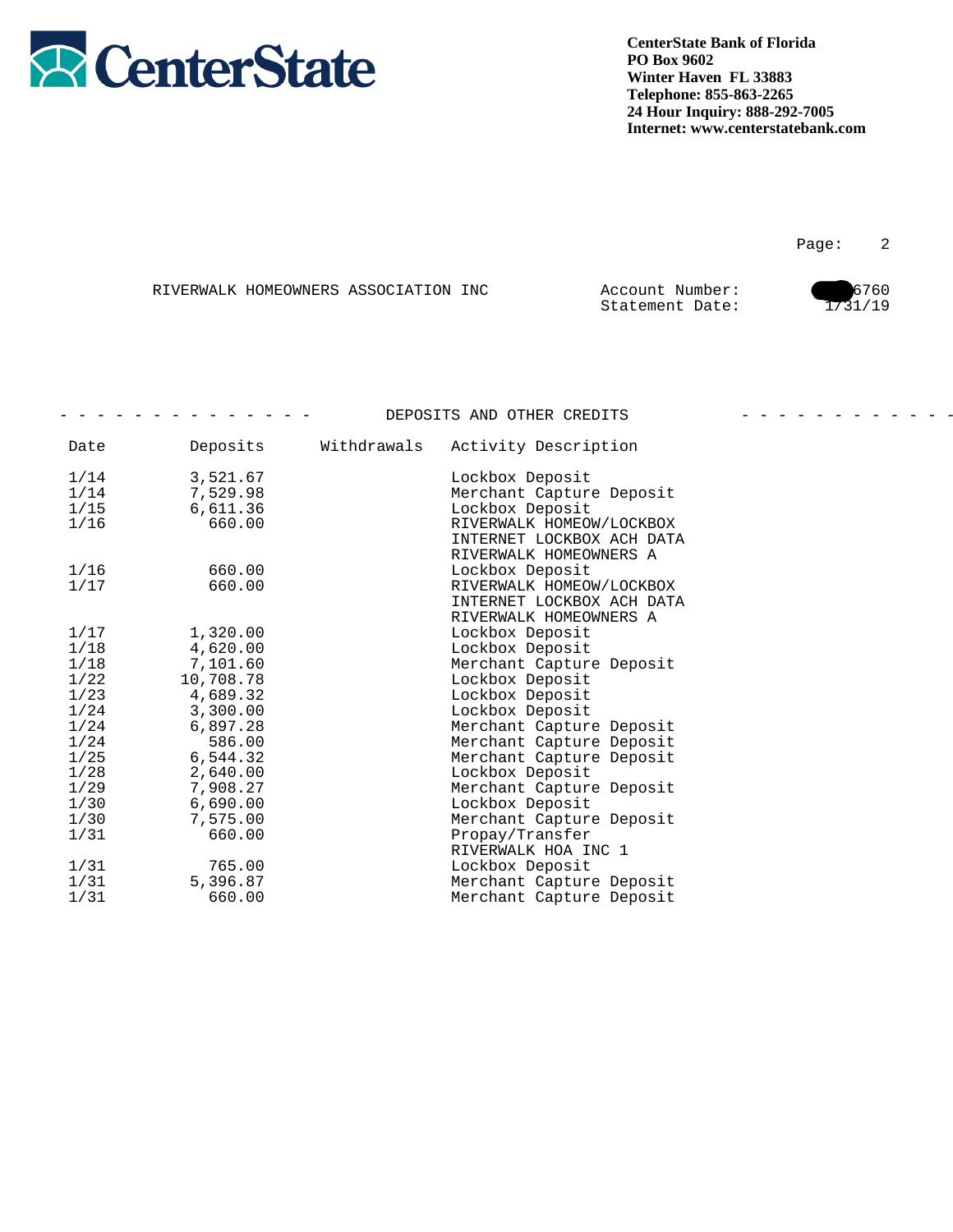

Page: 3

|  | RIVERWALK HOMEOWNERS ASSOCIATION INC | Account Number: | 6760    |
|--|--------------------------------------|-----------------|---------|
|  |                                      | Statement Date: | 1731/19 |

|      |          |             | MISCELLANEOUS DEBITS        | <u>in a a a a a </u> |
|------|----------|-------------|-----------------------------|----------------------|
| Date | Deposits | Withdrawals | Activity Description        |                      |
| 1/02 |          | 383.36      | 2019 COUPON ORDER           |                      |
| 1/04 |          | 45.24       | ADP PAYROLL FEES/ADP - FEES |                      |
|      |          |             | Riverwalk Homeowners A      |                      |
| 1/08 |          | 5,640.79    | ADP WAGE PAY/WAGE PAY       |                      |
|      |          |             | RIVERWALK HOMEOWNERS A      |                      |
| 1/08 |          | 1,521.99    | ADP Tax/ADP Tax             |                      |
|      |          |             | RIVERWALK HOMEOWNERS A      |                      |
| 1/08 |          | 11.66       | FPL DIRECT DEBIT/ELEC PYMT  |                      |
|      |          |             | RIVERWALK HOA               |                      |
| 1/14 |          | 918.57      | FPL DIRECT DEBIT/ELEC PYMT  |                      |
|      |          |             | RIVERWALK HOMEOWNERS A      |                      |
| 1/14 |          | 192.35      | FPL DIRECT DEBIT/ELEC PYMT  |                      |
|      |          |             | RIVERWALK HOMEOWNERS A      |                      |
| 1/14 |          | 188.84      | FPL DIRECT DEBIT/ELEC PYMT  |                      |
|      |          |             | RIVERWALK HOMEOWNERS A      |                      |
| 1/14 |          | 180.05      | FPL DIRECT DEBIT/ELEC PYMT  |                      |
|      |          |             | RIVERWALK HOMEOWNERS A      |                      |
| 1/14 |          | 147.22      | FPL DIRECT DEBIT/ELEC PYMT  |                      |
|      |          |             | RIVERWALK HOMEOWNERS A      |                      |
| 1/14 |          | 94.60       | FPL DIRECT DEBIT/ELEC PYMT  |                      |
|      |          |             | RIVERWALK HOMEOWNERS A      |                      |
| 1/14 |          | 50.12       | FPL DIRECT DEBIT/ELEC PYMT  |                      |
|      |          |             | RIVERWALK HOMEOWNERS A      |                      |
| 1/14 |          | 25.53       | FPL DIRECT DEBIT/ELEC PYMT  |                      |
|      |          |             | RIVERWALK HOMEOWNERS A      |                      |
| 1/14 |          | 19.01       | FPL DIRECT DEBIT/ELEC PYMT  |                      |
|      |          |             | RIVERWALK HOMEOWNERS A      |                      |
| 1/14 |          | 13.39       | FPL DIRECT DEBIT/ELEC PYMT  |                      |
|      |          |             | RIVERWALK HOMEOWNERS A      |                      |
| 1/14 |          | 10.63       | FPL DIRECT DEBIT/ELEC PYMT  |                      |
|      |          |             | RIVERWALK HOMEOWNERS A      |                      |
| 1/16 |          | 762.26      | IRS/USATAXPYMT              |                      |
|      |          |             | RIVERWALK HOMEOWNERS A      |                      |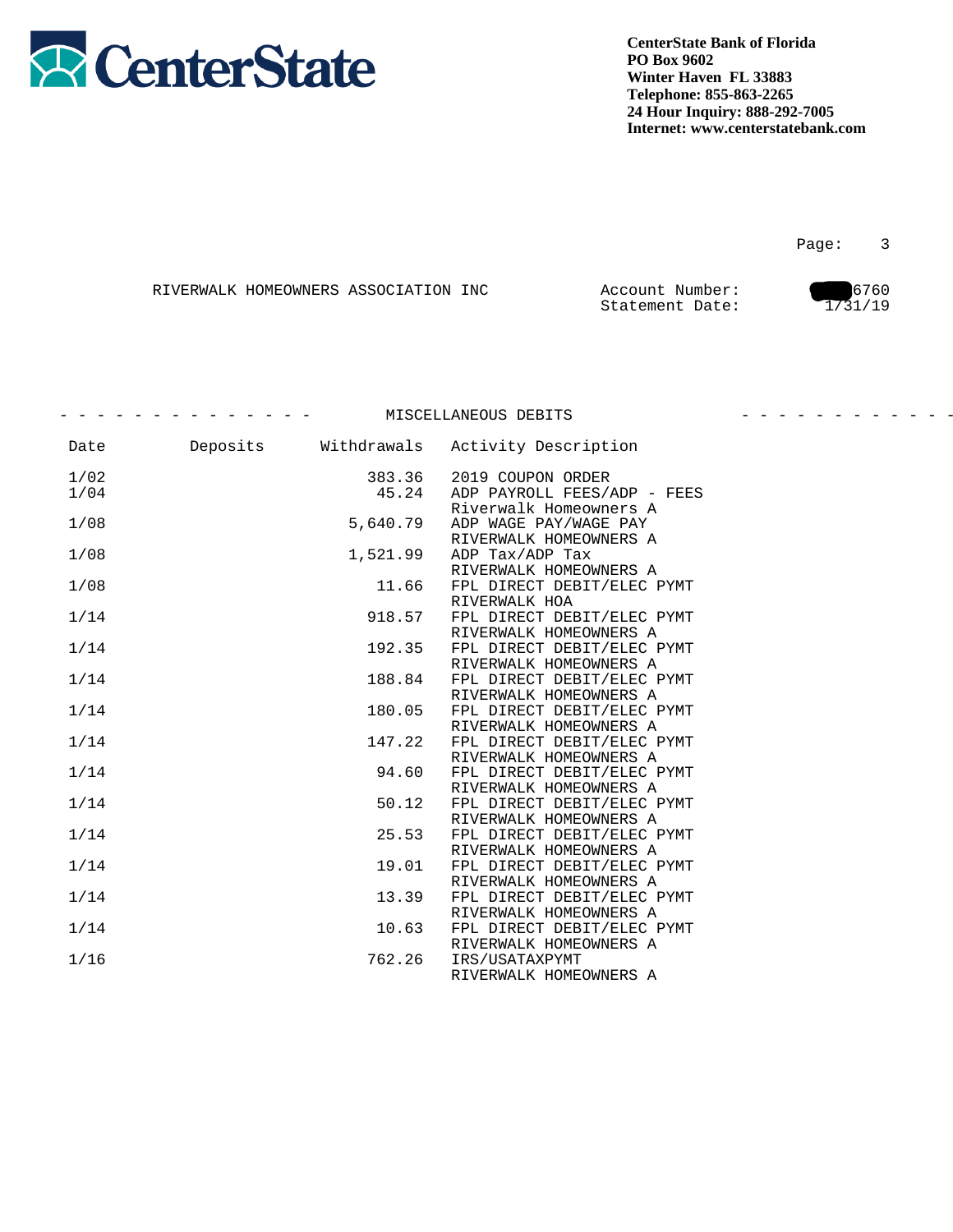

Page: 4

|  | RIVERWALK HOMEOWNERS ASSOCIATION INC | Account Number: | 6760    |
|--|--------------------------------------|-----------------|---------|
|  |                                      | Statement Date: | 1731/19 |

- - - - - - - - - - - - - - MISCELLANEOUS DEBITS - - - - - - - - - - - - -

| Date | Deposits | Withdrawals | Activity Description                                                            |
|------|----------|-------------|---------------------------------------------------------------------------------|
| 1/18 |          | 45.24       | ADP PAYROLL FEES/ADP - FEES<br>Riverwalk Homeowners A                           |
| 1/22 |          | 5,640.78    | ADP WAGE PAY/WAGE PAY<br>RIVERWALK HOMEOWNERS A                                 |
| 1/22 |          | 1,522.00    | ADP Tax/ADP Tax<br>RIVERWALK HOMEOWNERS A                                       |
| 1/22 |          | 144.52      | TOWN OF JUPITER/UT BILL<br>RIVERWALK HOMEOWNERS A                               |
| 1/22 |          | 111.63      | TOWN OF JUPITER/UT BILL                                                         |
| 1/22 |          | 68.44       | RIVERWALK HOMEOWNERS A<br>TOWN OF JUPITER/UT BILL<br>RIVERWALK HOA              |
| 1/22 |          | 45.50       | TOWN OF JUPITER/UT BILL                                                         |
| 1/23 |          | 413.62      | RIVERWALK HOMEOWNERS A<br>FPL DIRECT DEBIT/ELEC PYMT                            |
| 1/23 |          | 324.85      | RIVERWALK HOMEOWNERS A<br>FPL DIRECT DEBIT/ELEC PYMT                            |
| 1/23 |          | 258.30      | RIVERWALK HOMEOWNERS A<br>FPL DIRECT DEBIT/ELEC PYMT                            |
| 1/23 |          | 199.02      | RIVERWALK HOMEOWNERS A<br>FPL DIRECT DEBIT/ELEC PYMT                            |
| 1/23 |          | 162.09      | RIVERWALK HOMEOWNERS A<br>FPL DIRECT DEBIT/ELEC PYMT                            |
| 1/25 |          | 4,934.25    | RIVERWALK HOMEOWNERS A<br>CAPITAL ONE/PHONE PYMT                                |
| 1/29 |          | 418.00      | PERHOLTZRONALD<br>Normandy Harbor/SIGONFILE                                     |
| 1/30 |          | 89.70       | Riverwalk Homeowners A<br>ADP PAYROLL FEES/ADP - FEES<br>Riverwalk Homeowners A |